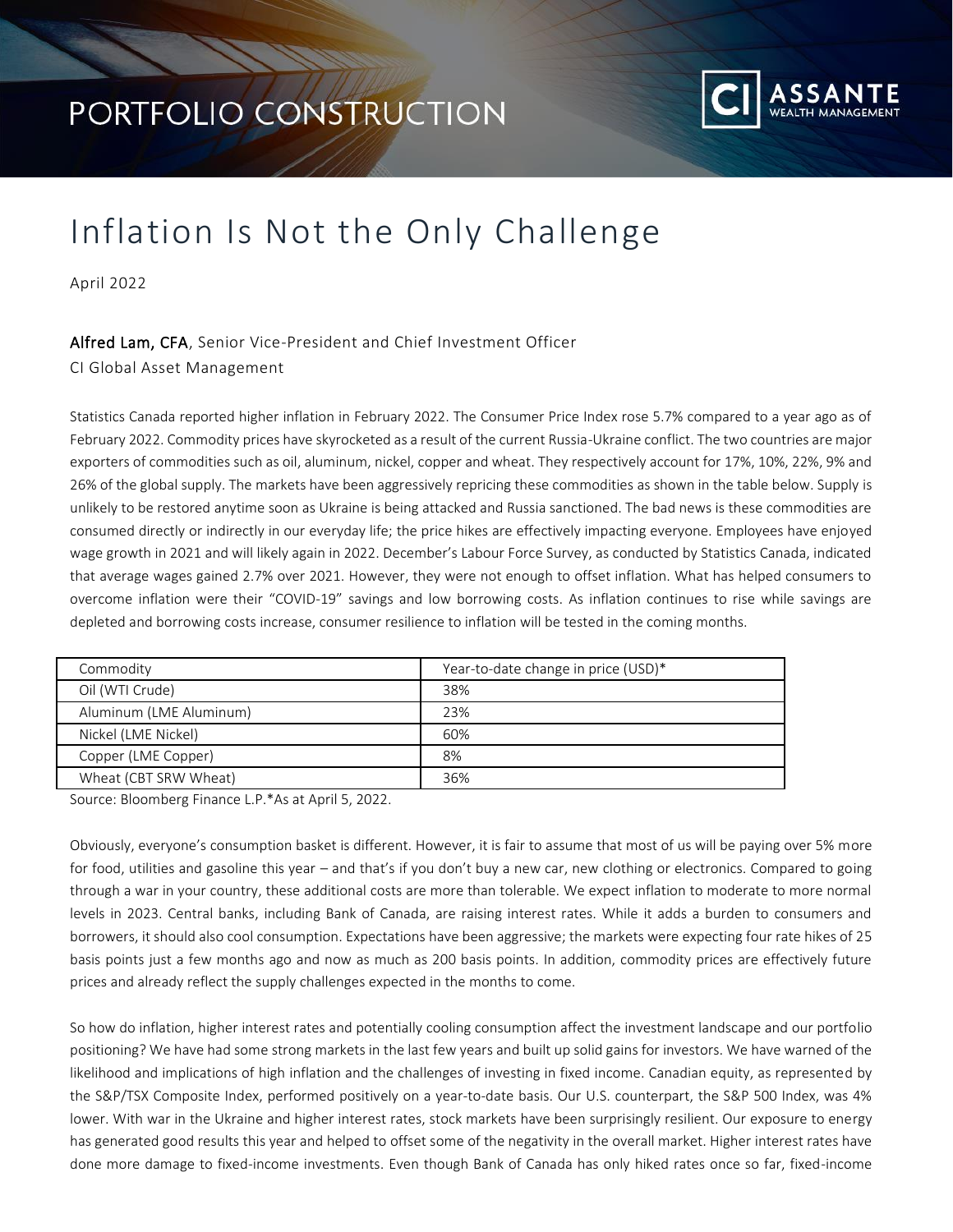markets have already been repriced to future prices, which include the rate hikes that are coming. The chart below shows the yields of 5-year Government of Canada bond. The markets were expecting the coming 5-year rates to average 1.29% back in December 2021. This compares to as high as 2.55% on April 5, 2022. It is important to note that rates and prices have an inverse relationship, meaning bond prices have been significantly lower during this period. The FTSE TMX Universe Bond Index has lost over 7% thus far in 2022, hence underperforming equity. We have been calling for this correction and thus significantly underweight government bonds in our portfolios since the fourth quarter of 2020.



Source: Bloomberg Finance, LP

As fixed income gets repriced aggressively, we have turned less bearish. We expect inflation to moderate in 2023 and central banks to be less aggressive than the markets currently expect. Rate hikes will no doubt be cooling consumption and economic growth, along with inflation. Central banks will need to be sensitive and not take rates too far. As such, we are buying fixed income gradually to narrow our underweight position. At the same time, we are trimming equity as we anticipate weaker economic growth to affect corporate earnings. Some countries and sectors will fare better. We remain bullish and continue to increase holdings in certain countries (Canada and emerging markets) and sectors (energy, materials, financials, semiconductors). Overall, our portfolios will be more balanced with higher convictions going into the next 12 months as we anticipate new challenges and opportunities.